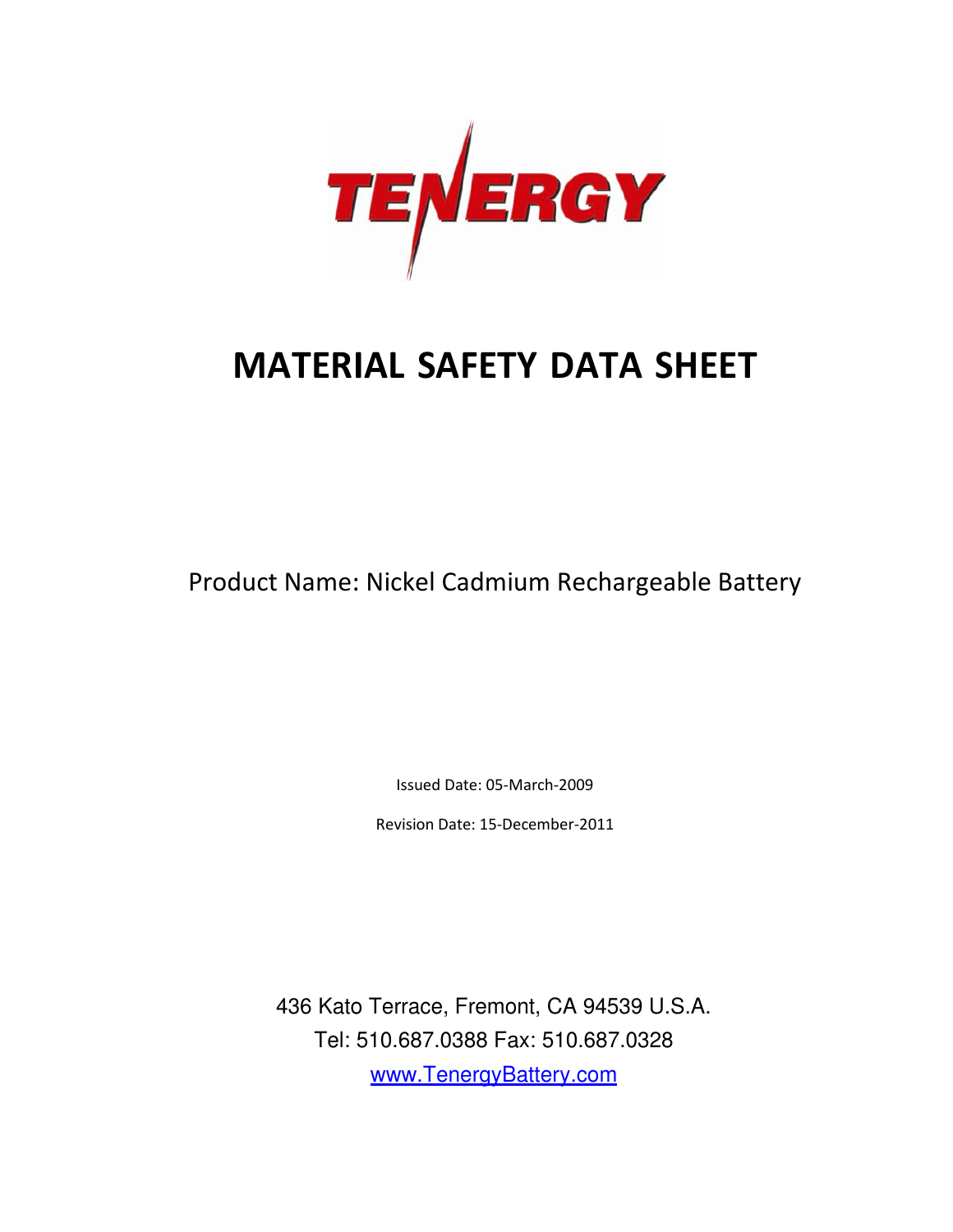

## **Tenergy Corporation**

436 Kato Terrace Fremont, CA 94539 Tel: 510.687-0388 Fax: 510.687.0328 www.TenergyBattery.com email: sales@tenergybattery.com

## Section I – Information of Manufacturer

| Manufacturer's Name: | <b>Tenergy Corporation</b> |                                            |
|----------------------|----------------------------|--------------------------------------------|
|                      |                            | 463 Kato Terrace<br>Fremont, CA 94539, USA |
|                      | Tel:                       | $(510)$ 687-0388                           |
|                      | Fax:                       | (510) 687-0328                             |
|                      |                            |                                            |

Date of revision: 15 Dec 2011

## Section II -Hazardous Ingredients/Identity Information

Hazardous Components:

| Description:                             | Approximate % of total weight |
|------------------------------------------|-------------------------------|
| <b>Battery Model:</b>                    | Nickel-Cadmium Battery        |
| Mercury:                                 | <b>ND</b>                     |
| Lead:                                    | ND.                           |
| CdO (Cadmium Oxide):                     | 22.5%                         |
| Ni(OH)2 (Nickel Hydroxide) :             | 19.8%                         |
| 30% KOH Solution (Potassium Hydroxide) : | 14.4%                         |

## Section III – Physical/Chemical Characteristics

| <b>Boiling Point:</b>               | N.A. |
|-------------------------------------|------|
| Specific Gravity (H2O=1):           | N.A. |
| Vapor Pressure (mm Hg):             | N.A. |
| <b>Melting Point:</b>               | N.A. |
| Vapor Density (AIR=1):              | N.A. |
| Evaporation Rate (Butyl Acetate=1): | N.A. |
| Solubility in Water:                | N.A. |

Specifications and data are subject to change without notice. Contact Tenergy for latest information. ©2010 Tenergy Corporation. All rights reserved. **Page 2 of 6** and  $\overline{P}$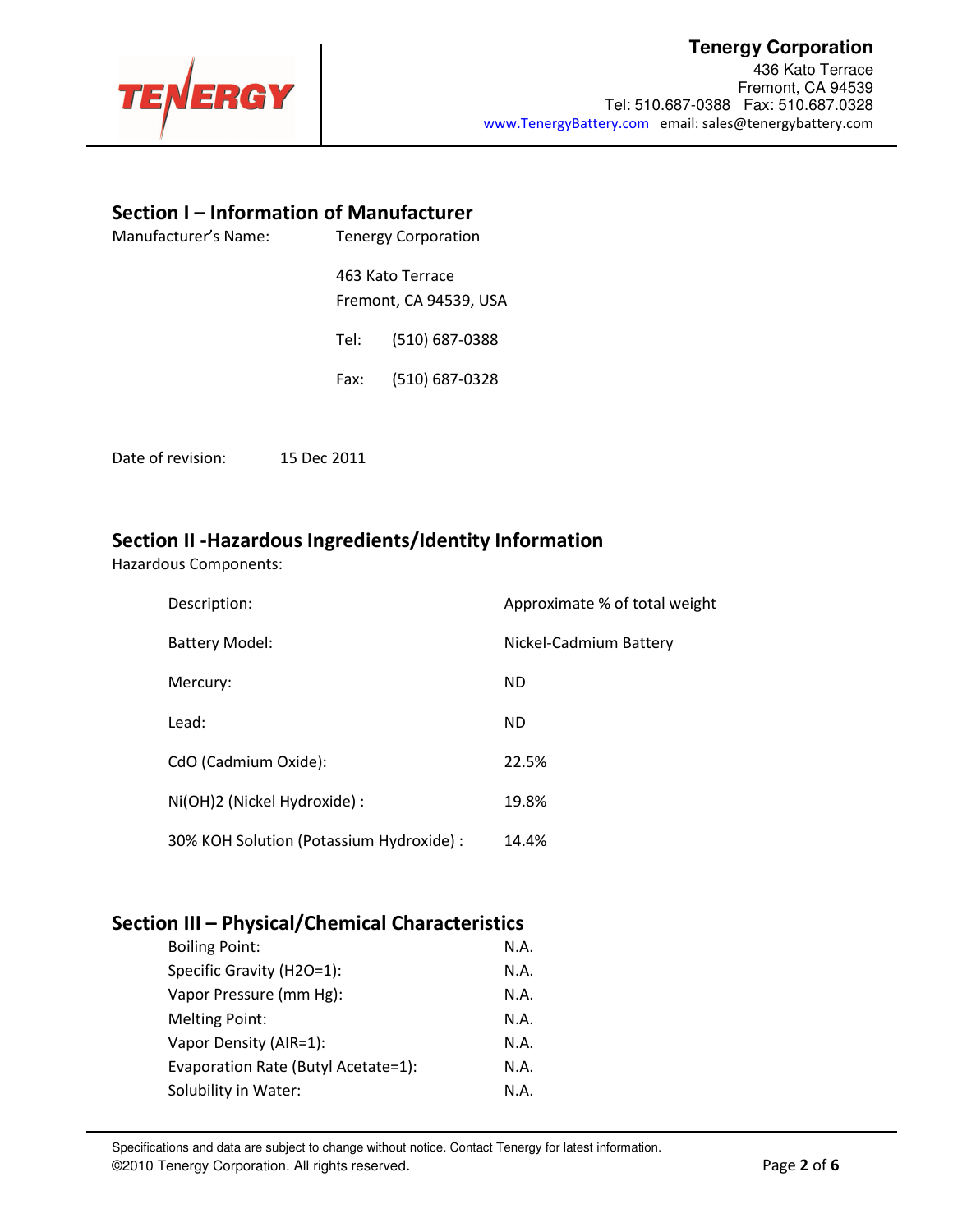## **Tenergy Corporation**



436 Kato Terrace Fremont, CA 94539 Tel: 510.687-0388 Fax: 510.687.0328 www.TenergyBattery.com email: sales@tenergybattery.com

Appearance and Odor: Cylindrical Shape. Odorless

## Section IV – Hazard Classification

Classification: N.A.

## Section V – Reactivity Data

| .<br>Stability | Unstable |  |  |
|----------------|----------|--|--|
|                | Stable   |  |  |

Incompatibility (Materials to Avoid)

Hazardous Decomposition or Byproducts

| Hazardous      | May Occur      |  |
|----------------|----------------|--|
| Polymerization | Will Not Occur |  |

## Section VI – Health Hazard Data

Route(s) of entry:

| Inhalation: | N.A. |
|-------------|------|
| Skin:       | N.A. |
| Ingestion:  | N.A  |

Health Hazard (Acute and Chronic) / Toxicological information:

- In ease of electrolyte leakage, skin will be itchy when contaminated with electrolyte.
- In contact with electrolyte can cause severe irritation and chemical burns.
- Inhalation of electrolyte vapors may cause irritation of the upper respiratory tract and lungs.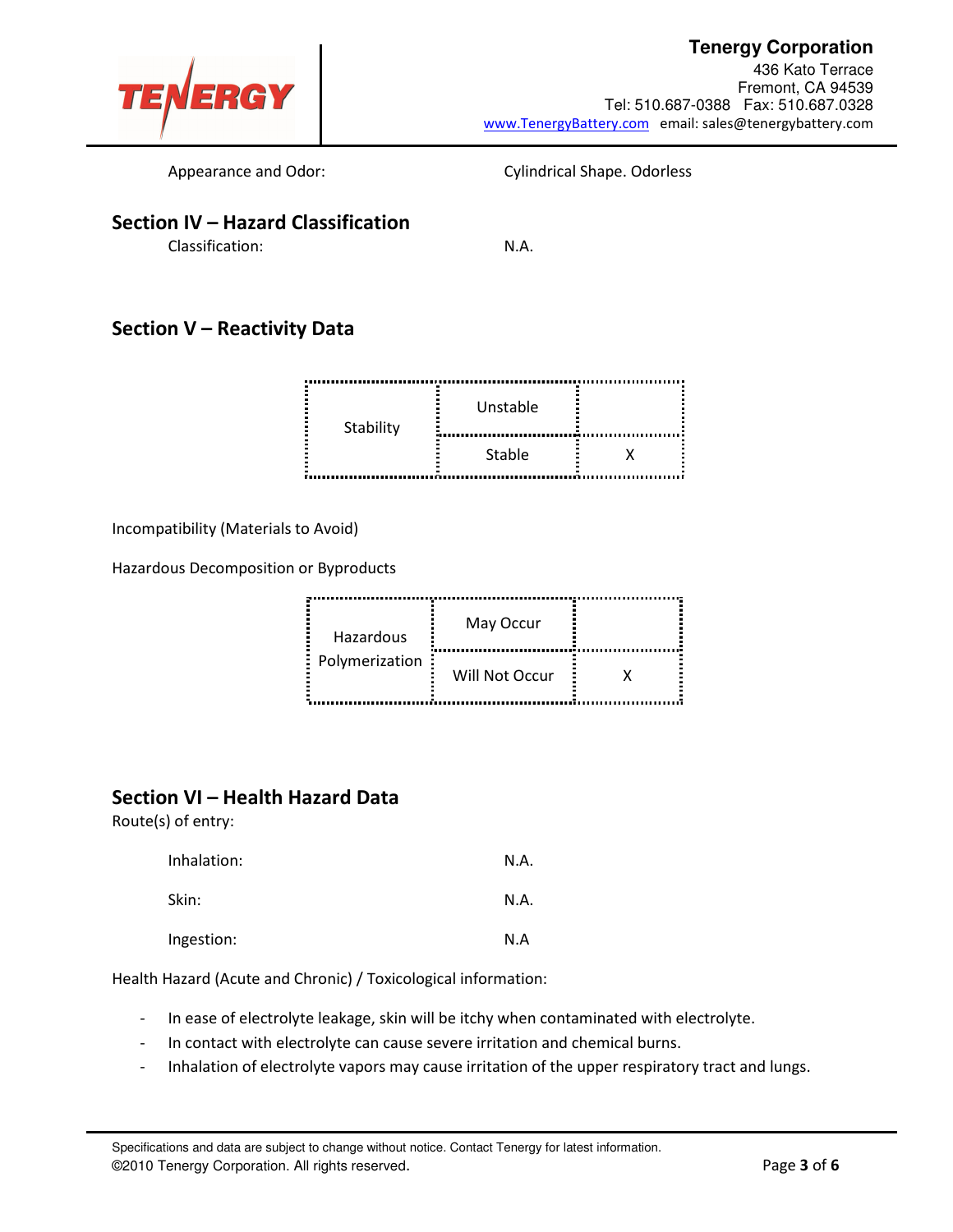

436 Kato Terrace Fremont, CA 94539 Tel: 510.687-0388 Fax: 510.687.0328 www.TenergyBattery.com email: sales@tenergybattery.com

## Section VII – First Aid Measures

First Aid Procedures:

- If electrolyte leakage occurs and makes contact with skin, wash with plenty of water immediately.
- If electrolyte comes into contact with eyes, wash with copious amounts of water for fifteen (15) minutes, and contact a physician.
- If electrolytes vapors are inhaled, provide fresh air and seek the attention if respiratory irritation develops. Ventilate the contaminated area.

#### Section VIII – Fire and Explosion Hazard Data

| Flash Point (Method Used):               | N.A.                                               |
|------------------------------------------|----------------------------------------------------|
| Ignition Temp:                           | N.A.                                               |
| <b>Flammable Limits:</b>                 | N.A.                                               |
| LEL:                                     | N.A.                                               |
| UEL:                                     | N.A.                                               |
| <b>Extinguishing Media:</b>              | Carbon Dioxide, Dry Chemical or Foam Extinguishers |
| <b>Special Fire Fighting Procedures:</b> | N.A.                                               |
| Unusual Fire and Explosion Hazards:      | Do not dispose of battery in fire - may explode.   |
|                                          | Do not short circuit battery - may cause burns.    |

#### Section IX – Accidental Release of Spillage

Steps to be taken in case Material is Released or Spilled:

- Batteries that are leakage should be handled with rubber gloves.
- Avoid direct contact with electrolyte.
- Wear protective clothing and a positive pressure Self-Contained Breathing Apparatus (SCBA).

#### Section X – Handling and Storage

Safe handling and storage advice:

Batteries should be handled and stored carefully to avoid short circuits.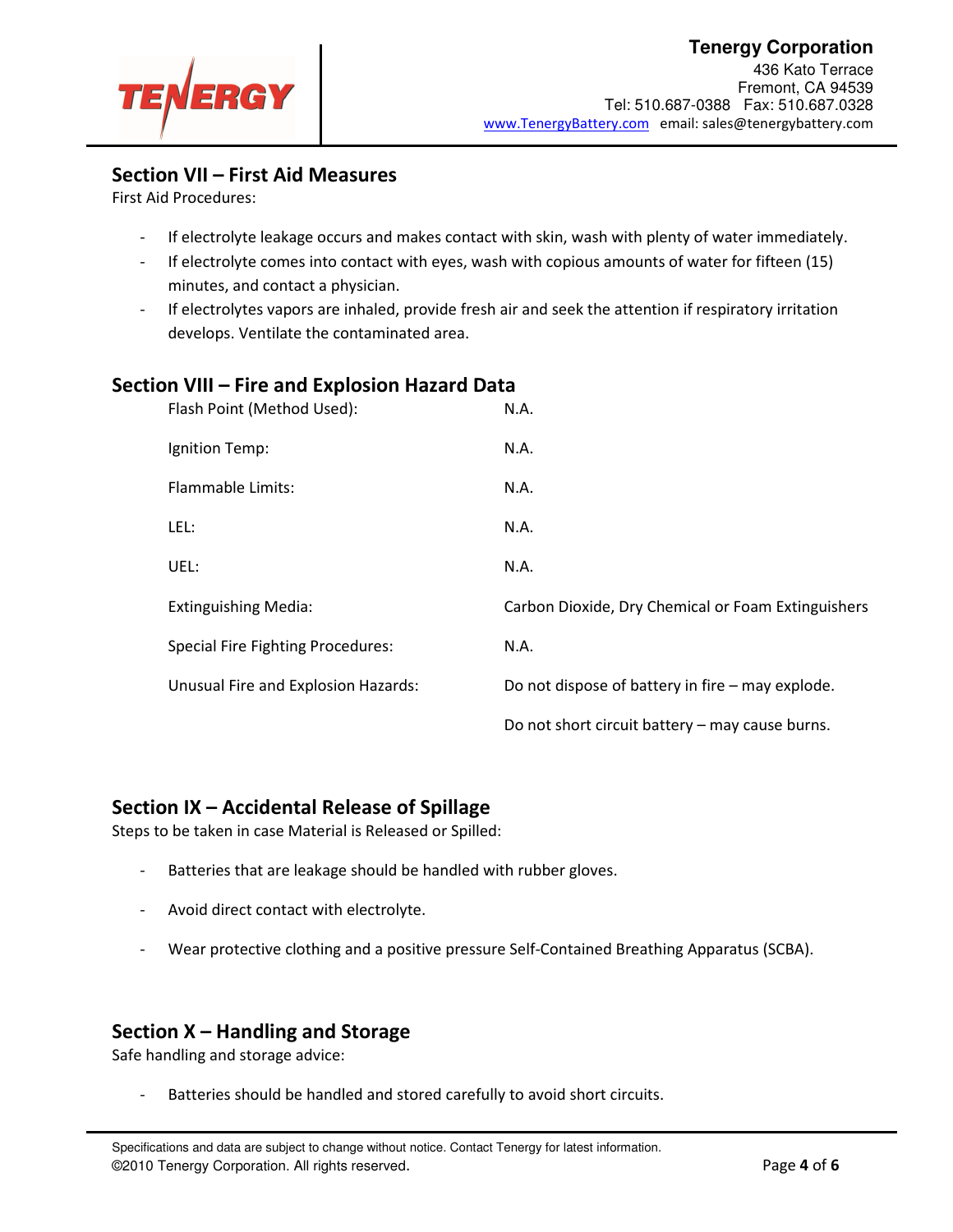

- Do not store in disorderly fashion, or allow metal objects to be mixed with stored batteries.
- Never disassemble a battery.
- Do not breathe call vapors or touch internal material with bare hands.
- Keep batteries between -30 C and 35 C for prolong storage.

## Section XI – Exposure Controls / Person Protection

| <b>Occupational Exposure Limits:</b> | <b>ITFP</b> | N.A. |
|--------------------------------------|-------------|------|
|                                      | <b>STFP</b> | N.A. |

Respiratory Protection (Specify Type):

| Ventilation | Local Exhausts:            | N.A. | Special:        | N.A. |
|-------------|----------------------------|------|-----------------|------|
|             | Mechanical (General): N.A. |      | :Other:         | N.A. |
|             | Protective Gloves:         | N.A. | Eye Protection: | N.A. |

Other Protective Clothing or Equipment: N.A.

Work/Hygienic Practices: N.A.

#### Section XII - Ecological Information

N.A.

#### Section XIII - Disposal Method

Dispose of batteries according to government regulations

## Section XIV - Transportation Information

Tenergy Corporation's batteries are considered to be "Dry cell" batteries and are unregulated for purposes of transportation by the U.S. Department of Transportation (DOT), International Civil Aviation Administration (ICAO), International Air Transport Association (IATA) and International Maritime Dangerous Goods